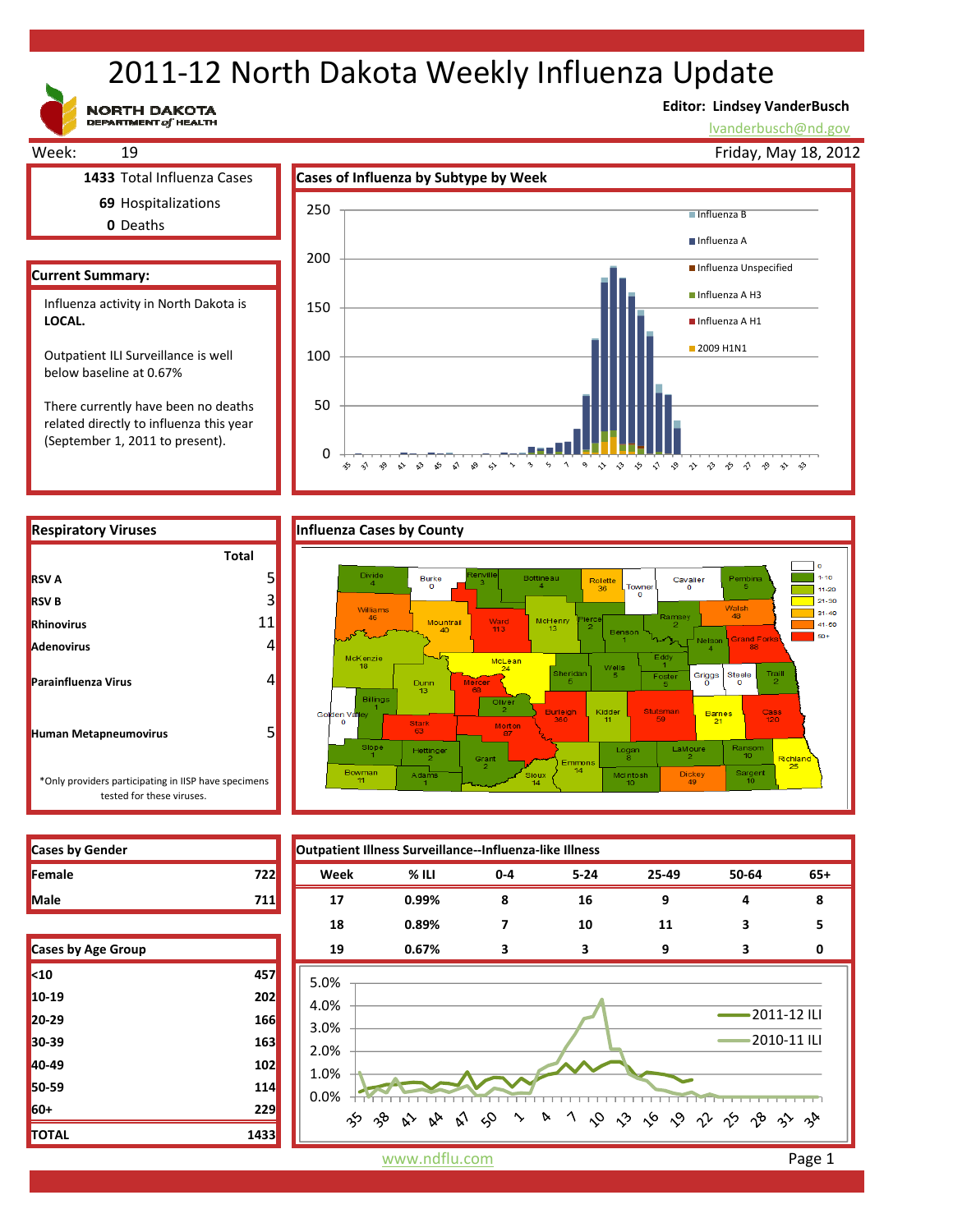## 2011‐12 North Dakota Weekly Influenza Update

NORTH DAKOTA





\*These data do not represent all laboratory results for influenza.



Friday, May 18, 2012

#### **North Dakota School Surveillance:**

**‐‐ 5 Schools Reporting**

**‐‐ Percent Absent due to illness for this week is well below what would be considered significant absenteeism.**

**‐‐ If your school would be willing to particiapte in our surveillance, please contact Lindsey VanderBusch, lvanderbusch@nd.gov.**

#### **Sentinel Laboratory Surveillance**

- **‐‐ 15 North Dakota Laboratories Reporting**
- **‐‐ The Percent Positivity for Influenza is decreasing.**

**‐‐RSV activity peaked in Week 8. Seasonably late.**